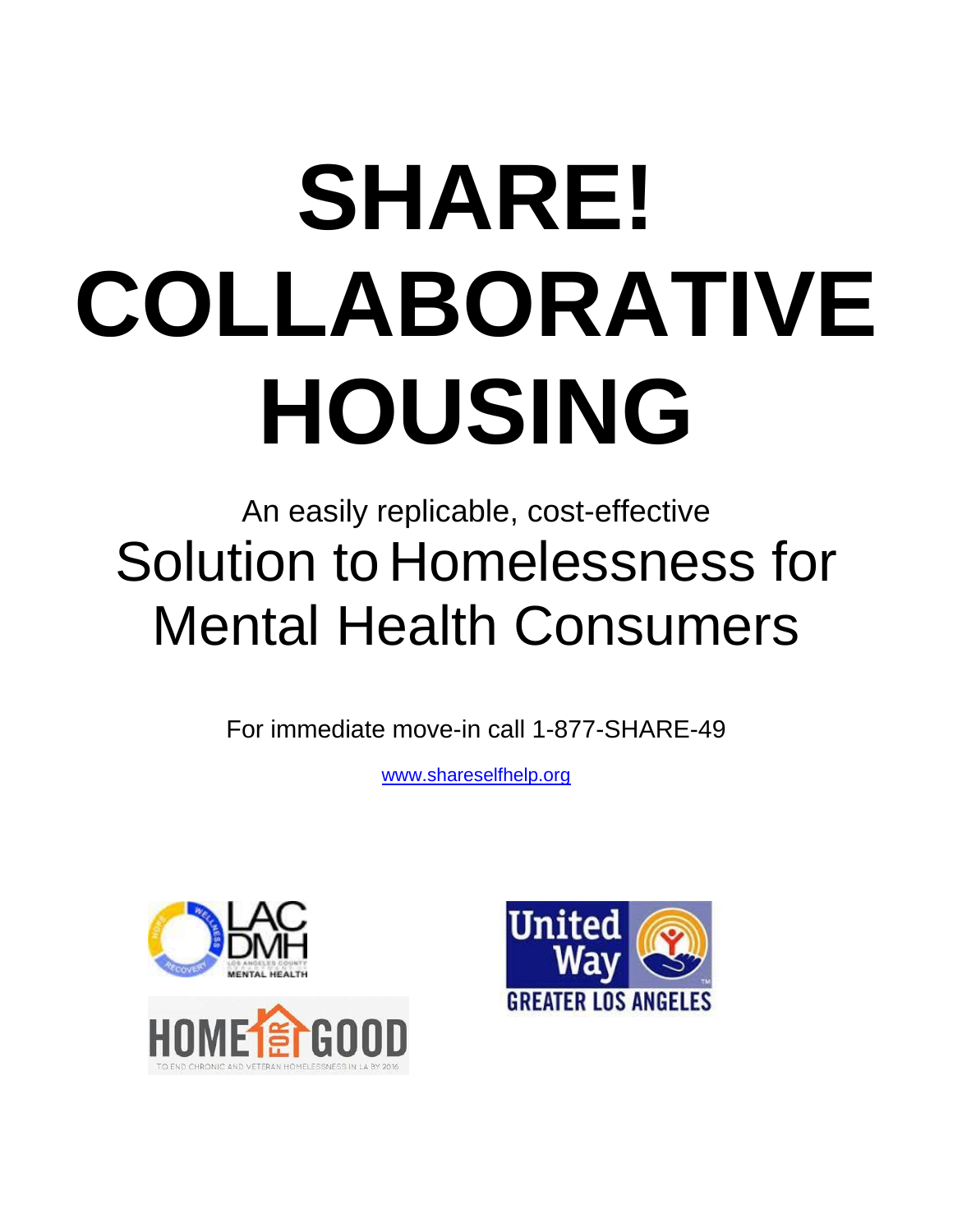# **A Brief Description of SHARE! Collaborative Housing**

SHARE! Collaborative Housing is an innovative, evidence-based program in Los Angeles County that permanently houses anyone with SSI within hours of their first desire to get off the street. SHARE! uses existing single-family houses in middle class neighborhoods. Disabled residents pay a portion of their benefit checks or other income for a furnished house, including utilities, a fully-equipped kitchen and laundry, as well as Cable TV and computers with high-speed Internet.

Unlike other Permanent Supportive Housing models, SHARE! Collaborative Housing does not depend on Section 8, vouchers or other government housing programs to pay for the housing units. There are no brick and mortar costs. The demand for rentable single-family houses in Los Angeles is low, compared to apartments, so houses are easily recruited to SHARE!'s program ensuring immediate placement throughout the County.

SHARE! Collaborative Housing does not require rental subsidies or move-in costs. SHARE!'s program is designed to address the most common barriers to housing, by not requiring security deposits/last month's rent, nor disqualifying people for poor credit; history of evictions; criminal history; current or past substance abuse; untreated serious mental health issues; or behavioral issues. SHARE! Collaborative Housing is a no-fail program: if someone is asked to move out of a house or chooses to leave for any reason, they are immediately placed in a different house, maintaining their housing as they make a fresh start. When it is safe to fail, people try new behavior and develop successful strategies for living.

SHARE! Collaborative Housing was developed as community stakeholder effort to house the estimated 25,000 people homeless disabled with mental health issues in Los Angeles. Following the planning process in the movie *Apollo 13*, the stakeholders, including mental health professionals, formerly homeless and currently homeless individuals, family members, academics, community members and others, looked only at existing resources available in the community to end homelessness among mental health consumers.

Within three months, the stakeholders had identified: a) the most frequent barriers to housing, b) many community resources that had rarely been used to overcome homelessness, and c) evidencebased practices that could support the endeavor. Mental health consumers on SSI had enough income to support themselves in housing in Los Angeles, when the housing was houses rather than apartments. Large single-family houses were well within the reach of those receiving SSI when they shared the house as a family. The academics on the committee discovered that housing two people per bedroom actually improved outcomes in studies done in other states. This practice also reduced the cost of housing making SHARE! Collaborative Housing affordable. Free self-help support groups in the community provided social support, listening skills, problem solving skills and 24/7 crisis response to their members. The faith community was available for miscellaneous needs as they arose. The first SHARE! Collaborative House opened for men on December 17, 2005 in Carson, CA. Today there are nearly 100 houses in the program including the original house.

Over the years, SHARE! has learned how to make SHARE! Collaborative Housing even more successful. Three-way conferencing homeless people on their first phone call to SHARE! with a homeowner who has a vacancy proved to be a winning strategy. The owners often drive to pick up the new resident and their belongings, so they can move in immediately. The addition of a Peer Bridger—a person with lived experience and sustained recovery from mental health, trauma, homelessness and/or substance abuse— funded by the MHSA Housing Trust Fund beginning in 2010 gave qualifying residents additional support which led to improved outcomes such as 26 percent of residents with SMI becoming employed within one year, and better retention in the first few months of housing.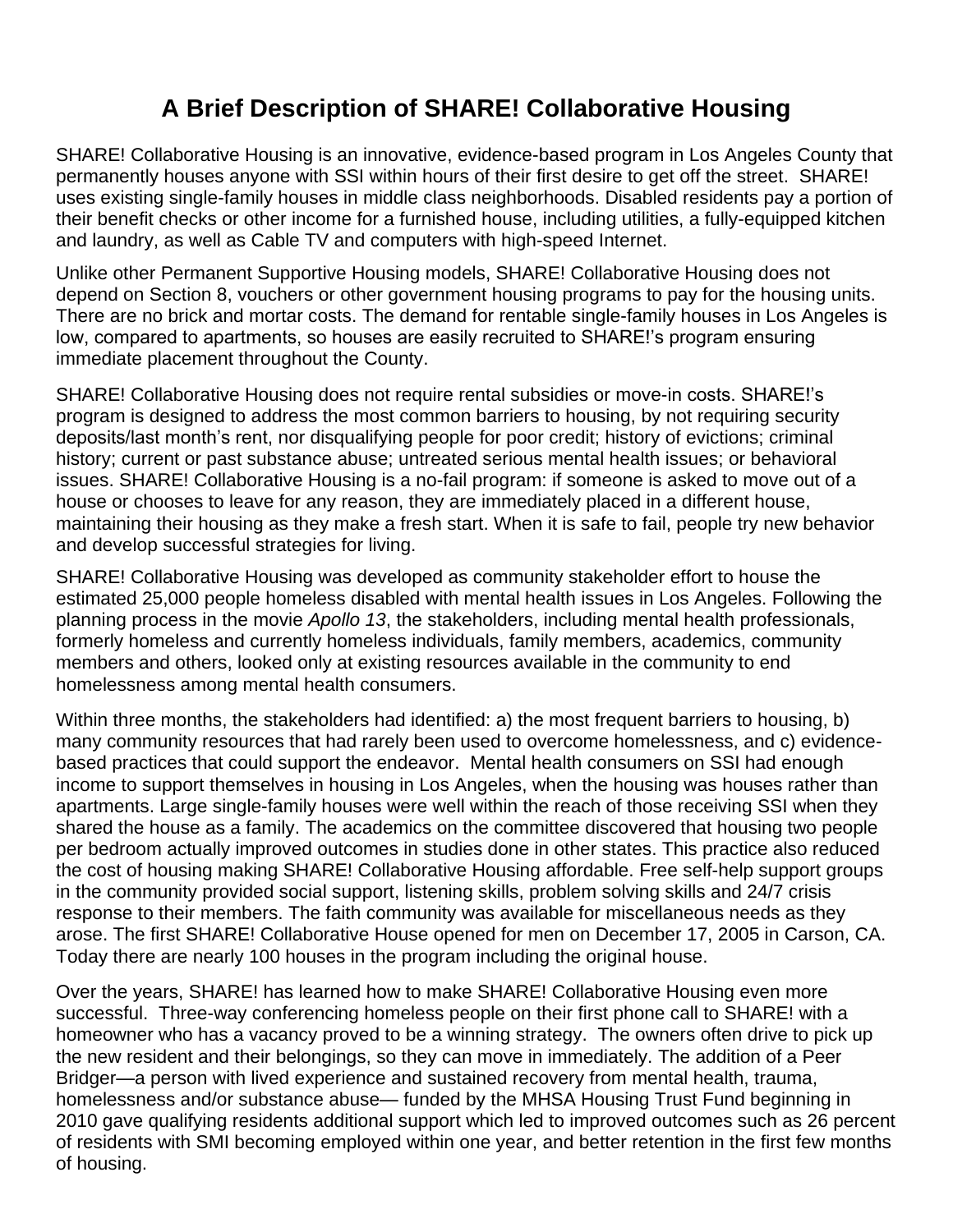# SHARE! ヤ **Collaborative**

 $\approx$   $\approx$ 

╳

**Housing** Call 1-877-SHARE-49

# *A Cost-Effective Solution to Homelessness*

#### **Move in today! Only two requirements:**

☆

☆

 $X$ 

╳≻

╳≻

 $\lambda^{\prime}$ 

 $x^2$ 

☆

☆

 $X^{\perp}$ 

☆

- 1) SSI or equivalent income
- 2) Able to live independently
- $\Rightarrow$  No paperwork required!
- $\Rightarrow$  Stay as short or as long as you want
- $\Rightarrow$  No credit or backgrounds checks
- $\Rightarrow$  Previous evictions OK
- $\Rightarrow$  Vacancies always available
- $\Rightarrow$  If this house doesn't work SHARE! will move you to another house

#### **Quality assured**

SHARE! inspects Houses serve ethnic, racial, monolingual, LGBT and other diverse populations SHARE! helps resolve issues at the house



#### **Recovery abounds!**

**26%** of mental health consumers get jobs in a year

**4%** reunited and move to be close to family within two months

**70%** regularly attend selfhelp groups, leading to fewer hospitalizations & incarcerations, more mentally stable, empowered, meaningful life

#### **Owners happy to rent:**

Everyone Wins!

☆

女女

☆

☆

≿≻ ≭≿

☆

SHARE! recruits owners from "For Rent" ads Minimum housing requirements: Furnished Single family house Cable TV & high-speed Internet Equipped for immediate middle-class living SHARE! Peer Bridger provides support and resources

#### **Cost-effective**

Permanent Supportive Housing for the price of Supportive Services Turns disabled people into taxpayers Adds new affordable housing without Section 8 or vouchers Reduces need for shelters and transitional housing Slashes public cost of services for each person in SHARE! Collaborative Housing



*Safe Affordable Supportive Housing For People With Disabilities*

www.shareselfhelp.org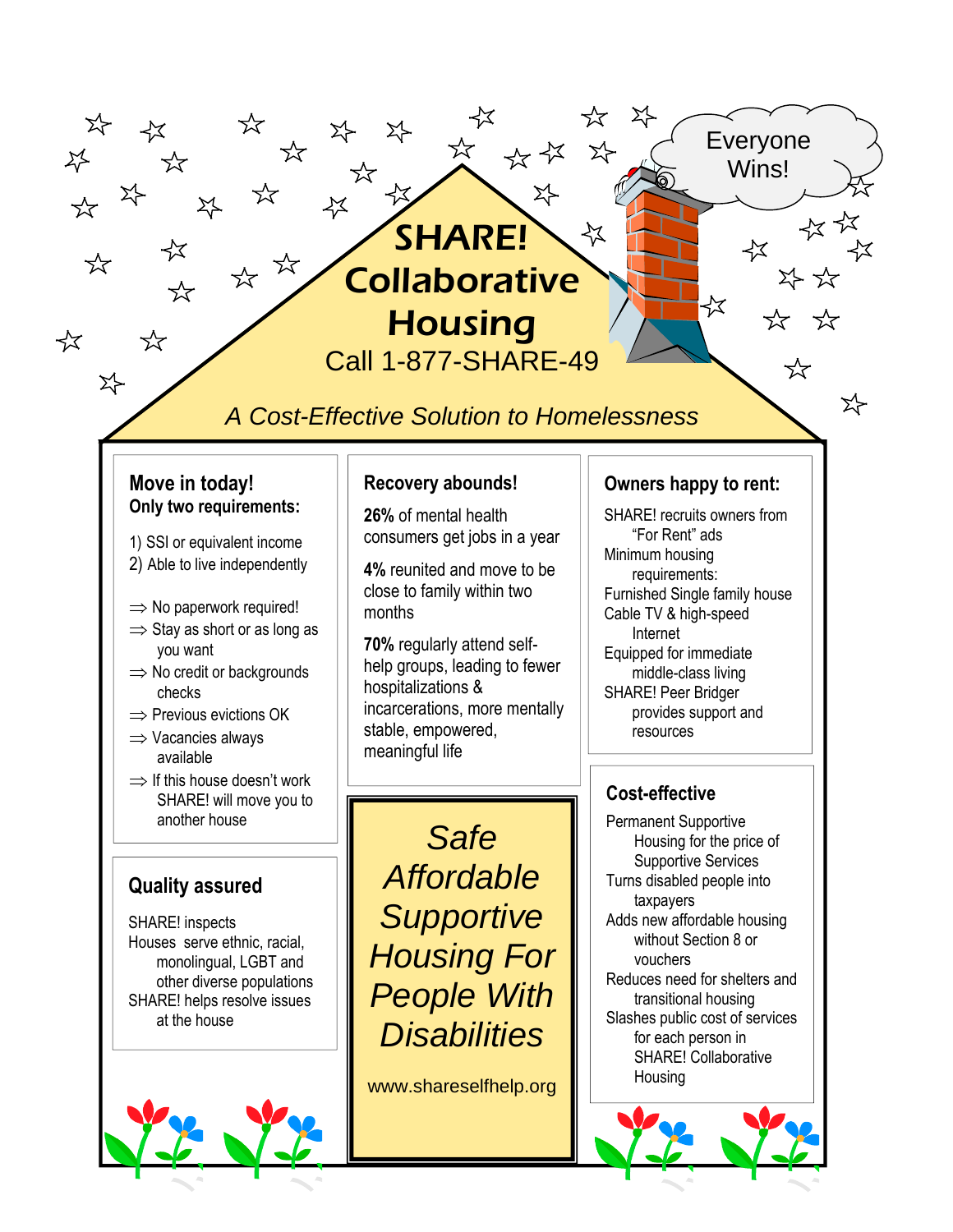# **SHARE! Collaborative Housing is Evidence Based**

SHARE! Collaborative Housing is an easily replicable, cost-effective program providing affordable, permanent supportive housing to disabled people in single-family houses. People with similar issues, such as vets, mental health consumers, etc. live like college roommates in the house which is fully furnished and equipped.

#### **1. Housing First is a best practice**

- a. SHARE! Collaborative Housing moves people into housing within hours of their first phone call for housing
- b. United States Interagency Council on Homelessness (USICH) endorses Housing First as a best practice
- c. Homeless mental health consumers and/or substance abusers are able to maintain housing without treatment (Tsemberis 2004)

#### **2. A better neighborhood means a better quality of life**

- a. Moving a person into a better neighborhood has the health equivalent of increasing their income by \$12,000 (Ludwig 2012)
- b. Moves people out of poverty; neighborhoods zoned for single family use have lower poverty and crime levels
- c. People in collaborative housing do not live in areas with drugs, prostitution and crime
- d. "Middle-class" lifestyle inspires hope, motivation to change

#### **3. Social networks improve outcomes**

- a. Neighbors who live next to a collaborative house take on supportive role to those in the house (Jason 2005)
- b. 40 percent of health and mental health wellness is determined by a person having adequate community support (Kindig 2014)
- c. Community support is posited to be the reason that people in developing countries recover from schizophrenia at nearly twice the rate that they do in developed countries (WHO 2001)
- d. Tangible social support is a major factor in determining whether someone with bipolar disorder is able to work and support themselves. Medication, doctor, symptoms, and whether people took their medication, were **not** predictors of successful employment (Canadian Health Reports 2004)
- e. Social relationships reduce mortality from all causes by 50 percent (Holt-Lunstad 2010)

#### **4. Self-help support groups propel people in recovery**

- a. Reduce the hospitalization of mental health consumers (Klein 1998; Landers 2011)
- b. Cut the rehospitalization of mental health consumers by 50 percent (Edmunson 1982; Galanter 1988; Kennedy 1990; Klein 1998; Kurtz 1988; NDMDA 1999; Raiff 1984)
- c. Reduce the number of days mental health consumers spent in the hospital by one third; significantly reduce the amount of medication needed to treat mental health issues (Edmunson 1982; Kennedy 1990; Raiff 1984)
- d. Reduce drug and alcohol abuse (Humphreys 2001; Kingree 2000; McAuliffe 1990; Pisani 1993; Watson 1997)
- e. Reduce criminal behavior (McAuliffe 1990; Watson 1997)
- f. Increase family resources and reduce family stress (Cook 1999)
- g. Increase consumer satisfaction (Hodges 2003; NDMDA 1999)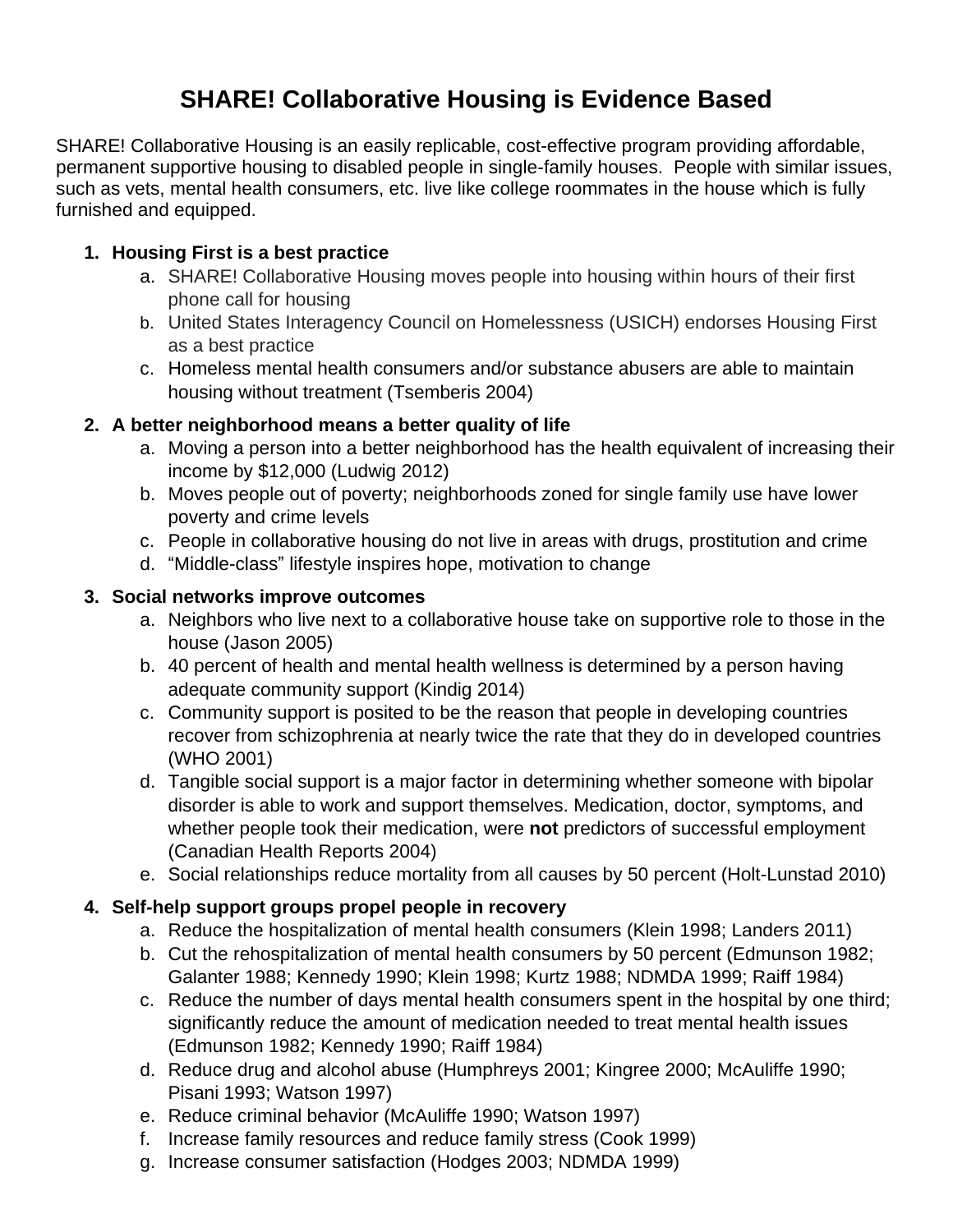- h. Increase social networks which improve outcomes (Holt-Lunstad 2010; Polcin 2010)
- i. 70 percent of people in SHARE! Collaborative Housing regularly attend self-help support groups
- **5. Outcomes improved with Peer Bridgers**—Peer staff, in sustained recovery, who have lived experience with mental health, trauma &/or substance abuse
	- a. Reduce crisis events (Klein 1998; Landers 2011)
	- b. Improve physical and emotional well-being (Klein 1998)
	- c. Empower (Rodgers & Teague 2007; Campbell 2003)
	- d. Increase social network (Brown 2009; Nelson 2006)

#### **6. Employment is more likely**

- a. 26 percent of people with severe mental health issues in SHARE! Collaborative Housing get jobs within one year as shown in the MHSA Housing Trust Fund dashboard
- b. People who receive Peer Services are more likely to become employed (Brown 2009; Hodges 2002)

#### **7. House structure supports independence**

- a. Self-governing (Jason 2003; Tsemberis 2003)
- b. The absence of professional staff empowers people to develop their own rules and policies, learn to problem solve and assume positions of leadership (Jason 2003)
- c. Stay as little or as long as needed
- d. Shared housing mimics how Americans start an independent life, e.g. college roommates, moving out from Mom's and Dad's
- e. Two people per bedroom increases accountability (Jason & Ferrari 2010; Oxford House 2006) and makes the whole house available to everyone for living

#### **8. Financial self-sufficiency empowers residents**

- a. as people live without subsidies, they see that they have the resources they need to pursue a self-sufficient life
- b. Increases empowerment
- c. Increases self-esteem

#### **9. Stigma busting**

- a. Next door neighbors have more favorable attitudes and opinions of people in recovery (Jason 2005)
- b. People who know a person with mental health issues have less stigma (Crisp 2005)

#### **10.No NIMBY** (Not In My Backyard)

- a. SHARE! Collaborative Housing has had no NIMBY experiences in more than 100 houses.
- b. The US Supreme Court ruled in City of Edmonds v. Oxford House, Inc. that the Americans with Disabilities Act allows a family of disabled people to live anywhere a single family may live
- c. No increase in crime in neighborhoods with collaborative housing (Deaner 2009)
- d. No decrease in home values (Council of Planning Librarians 1997; Ferrari 2006; American Planning Association 1997)
- e. \$185,000 to \$200,000 is the cost per unit of NIMBY in project-based permanent supportive housing in California (Mayberg 2006)—SHARE! Collaborative Housing has no NIMBY costs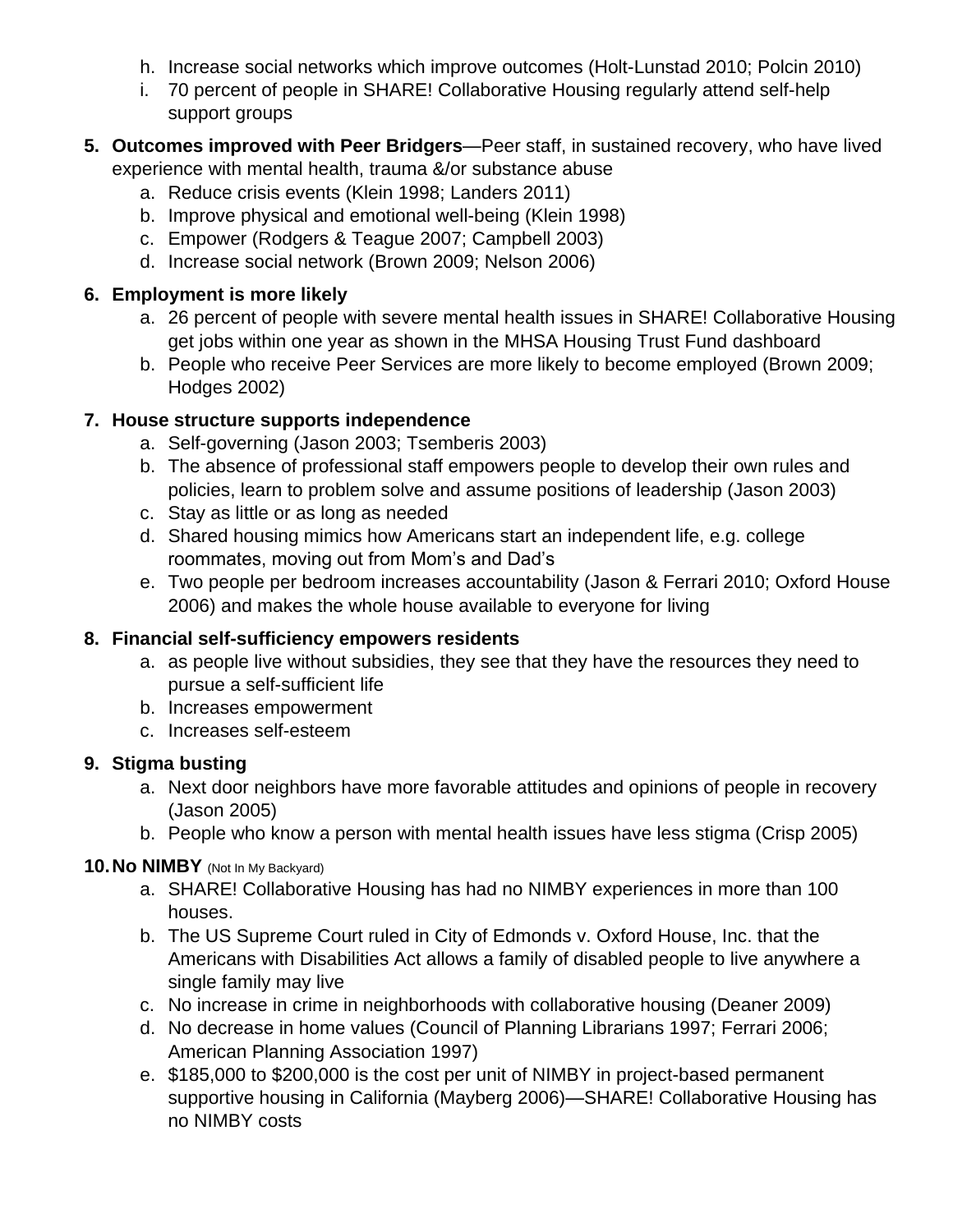### **SHARE! Collaborative Housing Meets the Needs of Residents**

A 31-year-old homeless white man suffering from delusions and schizophrenia came to SHARE! Downtown. Within hours, SHARE! moved him into a SHARE! Collaborative House, where he is grateful to be able to bathe and eat regularly, wear clean clothes and attend self-help groups. Since he got housed, he has been able to consult with a psychiatrist and take medication that helps with the delusions. When he was on the street, medication made him so drowsy, that he feared for his life. He is happy that he has not gotten into a fight or had his belongings stolen from him in the house. He is now getting his ID card, and developing a budget to better manage the income he receives from Social Security.

A 60-year-old Asian woman with mental health and trauma issues contacted SHARE! because she was living in a domestic violence situation. She lived in SHARE! Collaborative Housing for almost two years before she decided to join SHARE!'s Volunteer-to-Job program at SHARE! Culver City. She is now employed full-time making \$14 an hour and hopes to move into her own apartment soon.

A 52-year-old Latino man with schizophrenia who had been in and out of psychiatric hospitals and been homeless in his car in La Mirada and Pico Rivera, contacted SHARE! after losing his car and sleeping on the streets. The same day he contacted us, SHARE! housed him in SHARE! Collaborative Housing within blocks of where his family lives. He says that he has found the support he needs through SHARE! Collaborative Housing, his Peer Bridger and the self-help support groups SHARE! referred him to—Dual Recovery Anonymous and AA. He now has over a year of sobriety. He loves his house with the friendships and sense of community. He no longer feels isolated and alone.

An African-American 30-something bipolar woman moved into SHARE! Collaborative Housing because her mother's hoarding had become unbearable. She had been sleeping in the living room for years amidst clutter and filth. One of her most traumatic memories was when she had to go to the Emergency Room because a cockroach got stuck in her ear. The ER staff joked, as if she wasn't there, that they had never seen this before as they removed the insect. Two years after entering SHARE! Collaborative Housing, her life has dramatically improved as she has learned to do things that never happened in her family of origin, such as putting sheets on the bed and sleeping between them, eating fresh food, and having control over her personal space. She attends Adult Children of Alcoholics/Dysfunctional Families, Overeaters Anonymous and other support groups. She has set healthy boundaries with family members, lost 30 pounds, got full-time work and bought a car.

A young white schizophrenic woman stopped taking her medication when she became pregnant to protect the baby. SHARE! placed her in a SHARE! Collaborative House for women and children, where the owner took her under her wing. When the baby was born, the County deemed the mother unfit because she was not on medication for her mental health condition. The owner and other residents advocated to take responsibility of the baby until the mom could get stabilized on her meds again and were able to take mom and baby home.

Three months after moving into SHARE! Collaborative Housing a white 61-year-old woman with a mental health diagnosis started having major problems getting along with her housemates and was asked to leave. Her Peer Bridger supported her with a crisis plan and connected her to support groups such as Adult Children of Alcoholics and Dysfunctional Families that deal with trauma and conflict. The homeowner gave her the pro-rated refund for her rent which is part of the agreement with SHARE! Collaborative Housing, and with the support of her Peer Bridger, she moved to another SHARE! Collaborative House where she is happier and gets to start fresh with new housemates.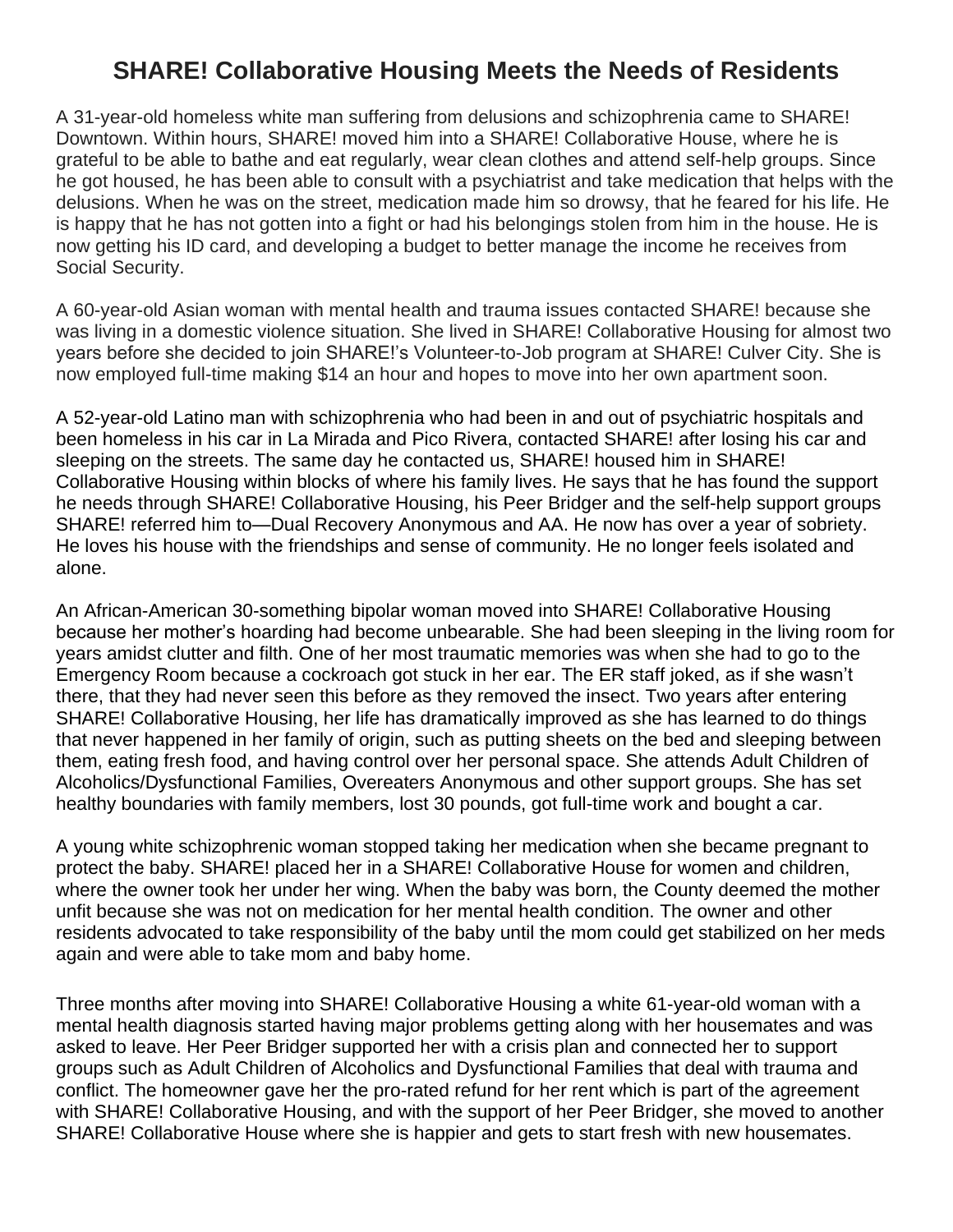# **Bibliography**

- 1. American Planning Association (1997) Policy Guide on Community Residences Washington, D.C.: American Planning Association
- 2. Aubry, T., & Myner, J. (1996). Community integration and quality of life: A comparison of persons with psychiatric disabilities in housing programs and community residents who are neighbors. Canadian Journal of Mental Health, 15(1), 5–20.
- 3. Bond, G.R. (2001) "Implementing Supported Employment as an Evidenced-Based Practice" Psychiatric Services 52(3):313-322.
- 4. Brown, L.D. (2008). Understanding how participation in a consumer- run organization relates to recovery. American Journal of Community Psychology, 42(1-2):167-178.
- 5. Brown, L.D. (2009). How people can benefit from mental health consumer- run organizations. American Journal of Community Psychology, 43 (3-4): 177-188.
- 6. Campbell, J & Leaver, J. (2003) Emerging New Practices In Organized Peer Support Alexandria, VA: National Technical Assistance Center for State Mental Health Planning and the National Association of State Mental Health Program Directors.
- 7. Canadian Health Reports (2004) Bipolar I disorder, social support and work 82-003-SIE
- 8. Council of Planning Librarians (1990) There Goes the Neighborhood: A Summary of Studies Addressing the Most Often Expressed Fears About the Effects of Group Homes on Neighborhoods in Which They Are Placed CPL Bibliography No. 259
- 9. Cook, J. A. et al (1999)"The Effect of Support Group Participation on Caregiver Burden Among Parents of Adult Offspring with Severe Mental Illness" Family Relations 48:405-410.
- 10.Crisp, A., Gelder, M, Goddard, E. & Meltzer (2005) "Stigmatization of people with mental illnesses: a follow-up study within the Changing Minds campaign of the Royal College of Psychiatrists" World Psychiatry 4(2): 106–113.
- 11.Deaner J, Jason LA, Aase D, Mueller D. (2009) "The relationship between neighborhood criminal behavior and recovery homes" Therapeutic Communities 30:89–93.
- 12.Economic Roundtable (2009) Where we Sleep: Costs when Homeless and Housed in Los Angeles www.economicrt.org
- 13.Edmunson, E.D. et al (1982) "Integrating Skill Building and Peer Support in Mental Health Treatment" in Jeger, G. and Slotnick, R.S. (eds) Community Mental Health and Behavioral Ecology New York:Plenum Press pp. 127-139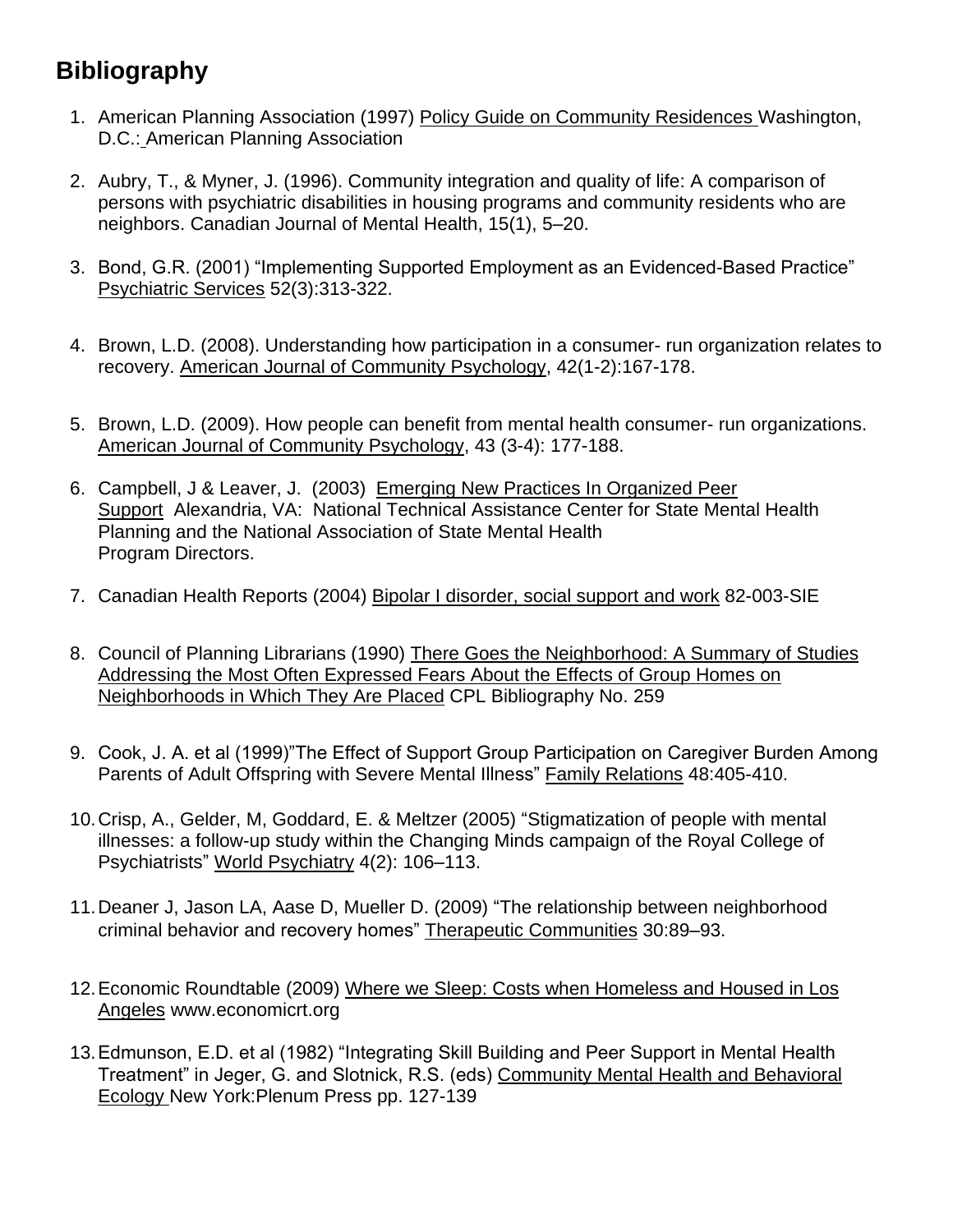- 14.Emrick, C. D. et al (1993) "Alcoholics Anonymous: What is currently known?" in McCrady, B. S. and Miller, W. R. (eds) Research on Alcoholics Anonymous: Opportunities and Alternatives New Brunswick, N.J.: Rutgers Center of Alcohol Studies pp. 41-75.
- 15. Ferrari JR, Jason LA, Sasser KC, Davis MI, Olson BD. (2006) Creating a home to promote recovery: The physical environments of Oxford House Journal of Prevention and Intervention in the Community 31:27– 40. [PubMed: 16595384]
- 16.Galanter, M. (1988) "Zealous Self-Help Groups as Adjuncts to Psychiatric Treatment: A Study of Recovery, Inc." American Journal of Psychiatry 145(10):1248-1253.
- 17.Hodges, J. Q. et al (2003) "Use of Self-Help Services and Consumer Satisfaction with Professional Mental Health Services" Psychiatric Services 54 (8):1161-1163.
- 18.Hodges, J. Q., & Segal, S. P. (2002). Goal advancement among mental health self- help agency members. Psychiatric Rehabilitation Journal, 26(1):78-85
- 19.Holt-Lunstad, J., Smith, T. B. & Layton, J. B. (2010) Social Relationships and Mortality Risk: A Meta-analytic Review PLOS Medicine 7 (7): e1000316
- 20.Humphreys, K. & Moos, R. (2001) "Can encouraging substance abuse patients to participate in self-help groups reduce demand for health care?" Alcoholism: Clinical and Experimental Research 25:711-716.
- 21. Jason, L. A. & Ferrari, J. R. (2010) "Oxford House Recovery Homes: Characteristics and Effectiveness" Psychological Services 7(2): 92–102
- 22.Jason LA, Olson BD, Ferrari JR, Layne A, Davis MI, Alvarez J (2003) "A case study of selfgovernance in a drug abuse recovery home. North American Journal of Psychology 5:1–16
- 23.Jason LA, Roberts K, Olson BD (2005) Attitudes toward recovery homes and residents: Does proximity make a difference? Journal of Community Psychology 33:529–533
- 24.Kennedy, M. (1990) Psychiatric Hospitalizations of GROWers. Paper presented at the Second Biennial Conference on Community Research and Action, East Lansing, Michigan.
- 25.Kindig, D. A. & Isham, G. (2014) Population Health Improvement: A Community Health Business Model that Engages Partners in All Sectors Frontiers of Health Service Management 30(4):1-18.
- 26.Kingree, J. B. & Thompson, M. (2000) Mutual help Groups, Perceived Status Benefits, and Well-Being: A Test with Adult Children of Alcoholics with Personal Substance Abuse Problems" American Journal of Community Psychology 28:325-342.
- 27.Klein, A. R., Cnaan, R. A. & Whitecraft, J. (1998) Significance of Peer Social Support With Dually Diagnosed Clients: Findings from a Pilot Study Research on Social Work Practice 8: 529- 551.
- 28.Kurtz. L. F. (1988) "Mutual Aid for Affective Disorders: The Manic Depressive and Depressive Association." American Journal of Orthopsychiatry 58(1):152-155.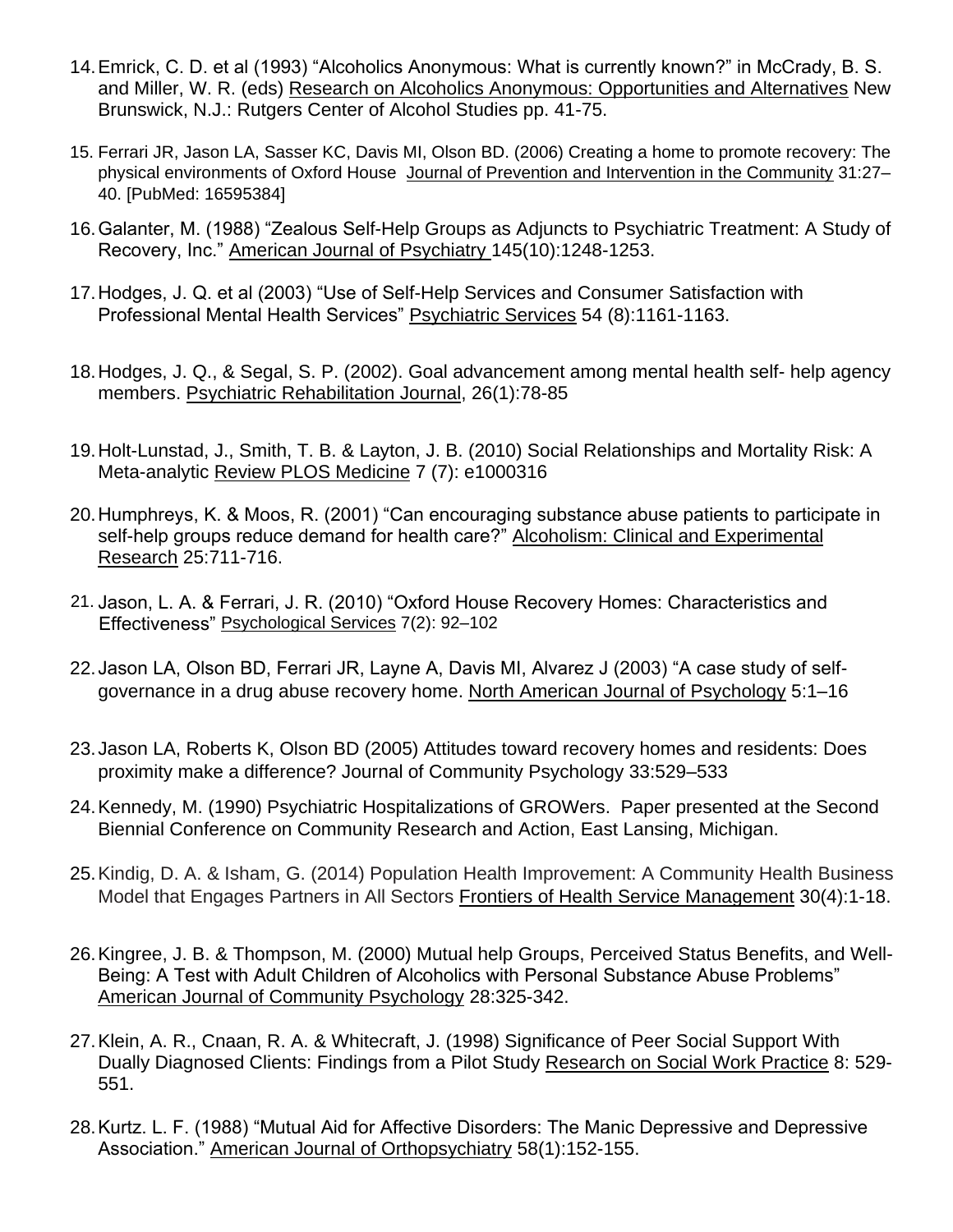- 29.Landers, G. M. & Zhou, M. (2011) An Analysis of Relationships Among Peer Support, Psychiatric Hospitalization, and Crisis Stabilization Journal of Community Mental Health 47:106– 112
- 30.Lieberman, M. & Snowden, L. (1994). "Problems in Assessing Prevalence and Membership Characteristics of Self-Help Group Participants." In Powel, T. (ed) Understanding The Self-Help Organization: Frameworks And Findings pp. 32-49. Thousand Oaks, CA: Sage Publications.
- 31.Ludwig J, Duncan GJ, Gennetian LA, et al. (2012) "Neighborhood Effects on the Long-Term Well-Being of Low-Income Adults." Science 337(6101): 1505–1510
- 32.Mayberg, S.W. (2006) Address to the California Institute for Mental Health Leadership Institute, Sacramento, CA
- 33.McAuliffe, W. E. (1990) "A Randomized Controlled Trial of Recovery and Self-Help for Opiod Addicts in New England and Hong Kong" Journal of Psychoactive Drugs 22(2): 197-209.
- 34.Mental Health Policy Resource Center (1991) "The Growing Mental Health Self-Help Movement." Policy In Perspective Washington, D.C.: Author.
- 35.National Depressive and Manic-Depressive Association (1999) National DMDA Support Group Survey: Does Participation in a support group increase treatment compliance? Chicago: DMDA
- 36.Nelson, G., & Lomotey, J. (2006). "Quantity and quality of participation and outcomes of participation in mental health consumer- run organizations" Journal of Mental Health 15(1): 63- 74
- 37.Oxford House (2014) Oxford House Manual Silver Spring, MD:Oxford House, Inc.
- 38.Pisani, V. D. et al (1993) "The Relative Contributions of Medication Adherence and AA Meeting Attendance to Abstinent Outcome for Chronic Alcoholics" Journal of Studies on Alcohol 54:115-119.
- 39.Polcin, D. L., Korcha, R, Bond, J., & Galloway, G. (2011) "What Did We Learn from Our Study on Sober Living Houses and Where Do We Go from Here?" Journal of Psychoactive Drugs 42(4): 425–433.
- 40.Powell, T.J. et al (2000) "Encouraging people with mood disorders to attend a self-help group" Journal of Applied Social Psychology 30:2270-2288.
- 41.Prince, P.N., & Prince, C.R. (2002). Perceived stigma and community integration among clients of Assertive Community Treatment. Psychiatric Rehabilitation Journal, 25, 323–331.
- 42.Raiff, N.D. (1984) "Some Health Related Outcomes of Self-Help Participation: Recovery, Inc. as a Case Example of a Self-Help Organization in Mental Health" in Gartner, A. and Riessman, F. (eds) The Self-Help Revolution New York: Human Sciences Press pp. 183-193.